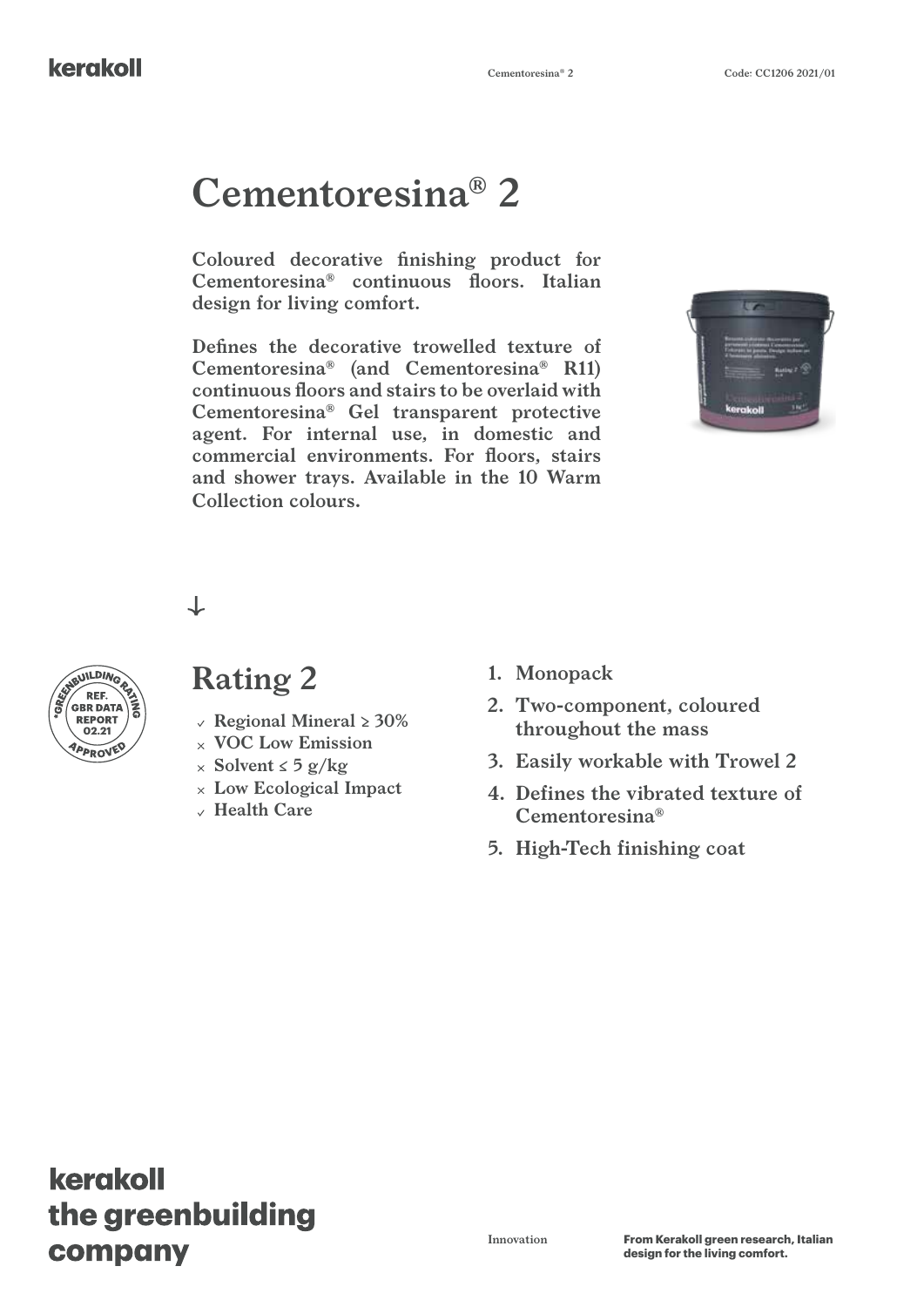### **Areas of application**

- **Decorative, coloured finishing coat for:**
	- **- Cementoresina® continuous floors and stairs - Cementoresina® R11 high antiskid continuous floor**
- **Substrates: Cementoresina® 1**

**For internal use, on floors, stair coatings and shower trays in domestic and commercial applications. Suitable for heated substrates. Do not use Outside the Cementoresina® system.**

## **Instructions for use**

#### **Preparation of substrates**

- **Cementoresina® system the layer of Cementoresina® 1 must be carefully prepared: sand with a floor's buffer machine (120-grain) and vacuum thoroughly to remove sanding residues. When sanding do not excessively insist. The porosity of Cementoresina® 1 is essential for the correct application of Cementoresina® 2. Before applying check that the substrate is free from other work residues, contaminants and detaching substances.**
- **Preparation**

**Shake part B well, then pour it into the bucket of part A in the mixing ratio part A : part B = 2.5 : 0.5 (by weight). Mix with care, using an electric mixer, with rotation speed of 300 – 600 rotations/minute, and with a helicoidal agitator, until a smooth mixture is obtained. After carefully mixing for the first time, run a squared-sided trowel along the sides and bottom of the bucket to remove the part that may not have been mixed with part B. After cleaning the trowel in the bucket, mix again with a helicoidal agitator until an even coloured mixture is obtained.**

**Application.**

**Spread the product on the floor over the Cementoresina® 1 layer using small semi-circular movements of the spreader without leaving crests or ridges. The spreader must slide over the preceding layer so that the product is completely smoothed off. During application, make sure that the "start" and "end" of each half-moon stroke of the spreader described above is cancelled by the strokes that follow it. The product is spread onto the surface, smoothing the surface with Trowel 2 spreader, specified for the application of Cementoresina® 2, checking that a coverage of ≈ 0.5 kg/m2 is maintained to provide a layer on**  the surface of  $\approx 0.5$  mm.

**Cleaning**

\* Émission dans l'air intérieur Information sur le niveau d'émission de substances volatiles dans l'air intérieur, présentant un risque de toxicité par inhalation, sur une échelle de classe allant de A+ (très faibles émiss

**The product can be removed from tools with Keragrip Eco Pulep. After Cementoresina® 2 has hardened it can only be removed mechanically.**

# **Certificates and marks**

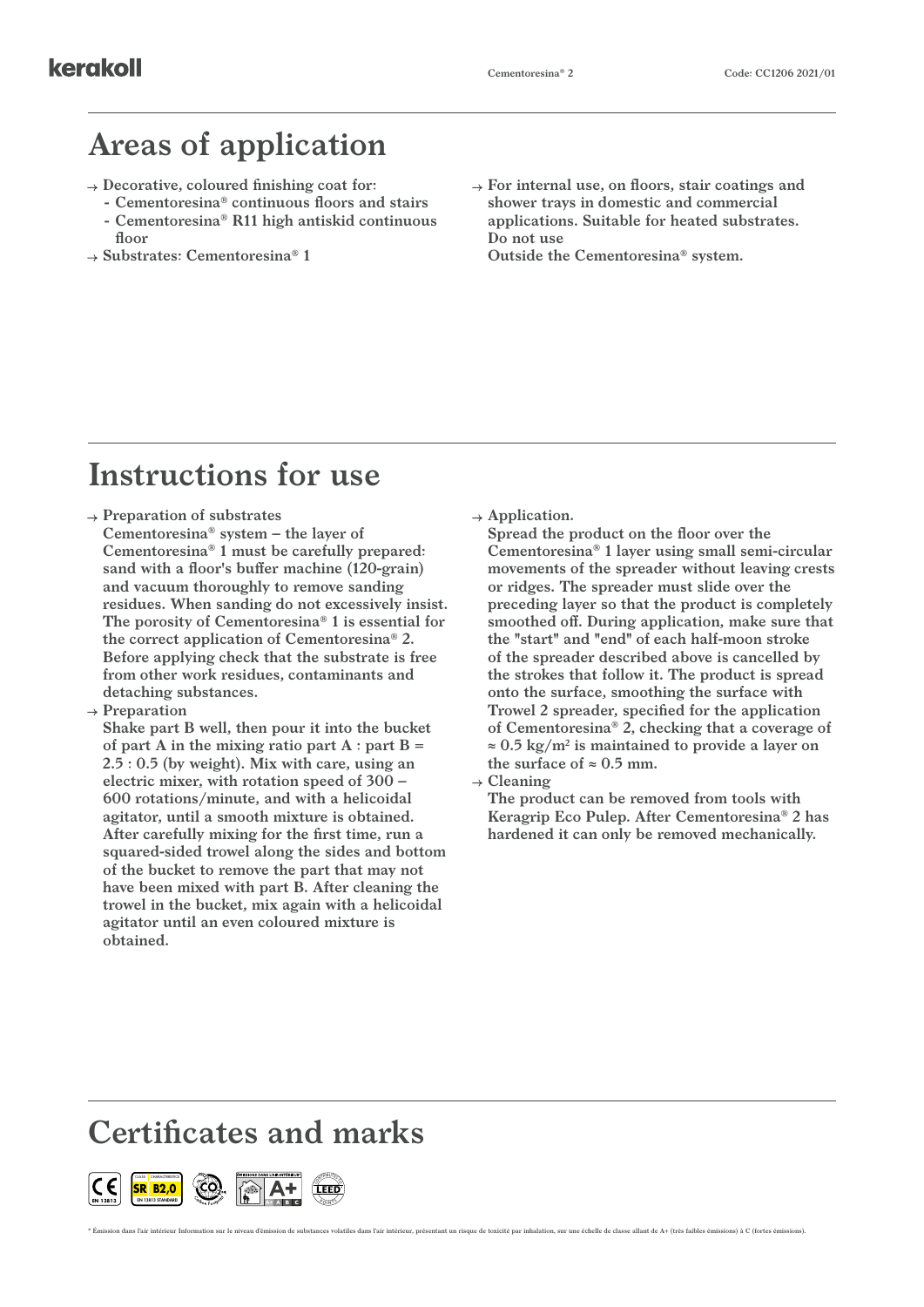### **Special notes**

- **Before use acclimatize the product to reach room temperature.**
- **Avoid direct contact with highly aggressive substances, such as highly acid or basic substances and highly oxidizing substances (e.g. hair dye) which may alter the floor colour.**
- $\rightarrow$  Cured plastic materials with a high content of **plasticizers (e.g. tires) may mark the floor if left in contact for a prolonged period of time on the flooring.**
- **The photographic images in the catalogue and on the website, as well as the colours shown in the samples are to be considered purely indicative.**
- **Use material from a single production batch for each project.**
- **Materials coming from different batches may have variations in tonality and colour.**

#### **Technical Data compliant with Kerakoll Quality Standard**

| Appearance:                                             |                                                                      |
|---------------------------------------------------------|----------------------------------------------------------------------|
| $-$ Part $A$                                            | coloured paste $(WR01 - WR10)$                                       |
| - Part B                                                | yellow/amber coloured liquid                                         |
| Pack                                                    | part A bucket 2.5 kg - part B bucket 0.5 kg                          |
| <b>Shelf life</b>                                       | $\approx$ 12 months from production in the original sealed packaging |
| Warning                                                 | protect from frost and store from $+5$ °C                            |
| Mixing ratio in weight                                  | part A : part B = $2.5:0.5$                                          |
| Pot life                                                | $\approx$ 30 min.                                                    |
| Waiting time for the sanding and<br>the top application | $\approx 10$ hrs (+20 °C) / $\approx 24$ hrs (+10 °C)                |
| Ready for use (R11 system)                              | $\approx$ 48 hrs / $\approx$ 7 days (contact with water)             |
| Temperature range for application                       | from $+10$ °C to $+30$ °C                                            |
| Relative environmental humidity                         | $\leq 75\%$                                                          |
| Humidity of the substrate                               | $\leq 2\%$                                                           |
| Cementoresina <sup>®</sup> 2 coverage                   | $0.5 \text{ kg/m}^2$                                                 |

**Values taken at +20 °C, 65% R.H. and no ventilation. Data may vary depending on specific conditions at the building site, i.e.temperature, ventilation and absorbency level of the substrate.**